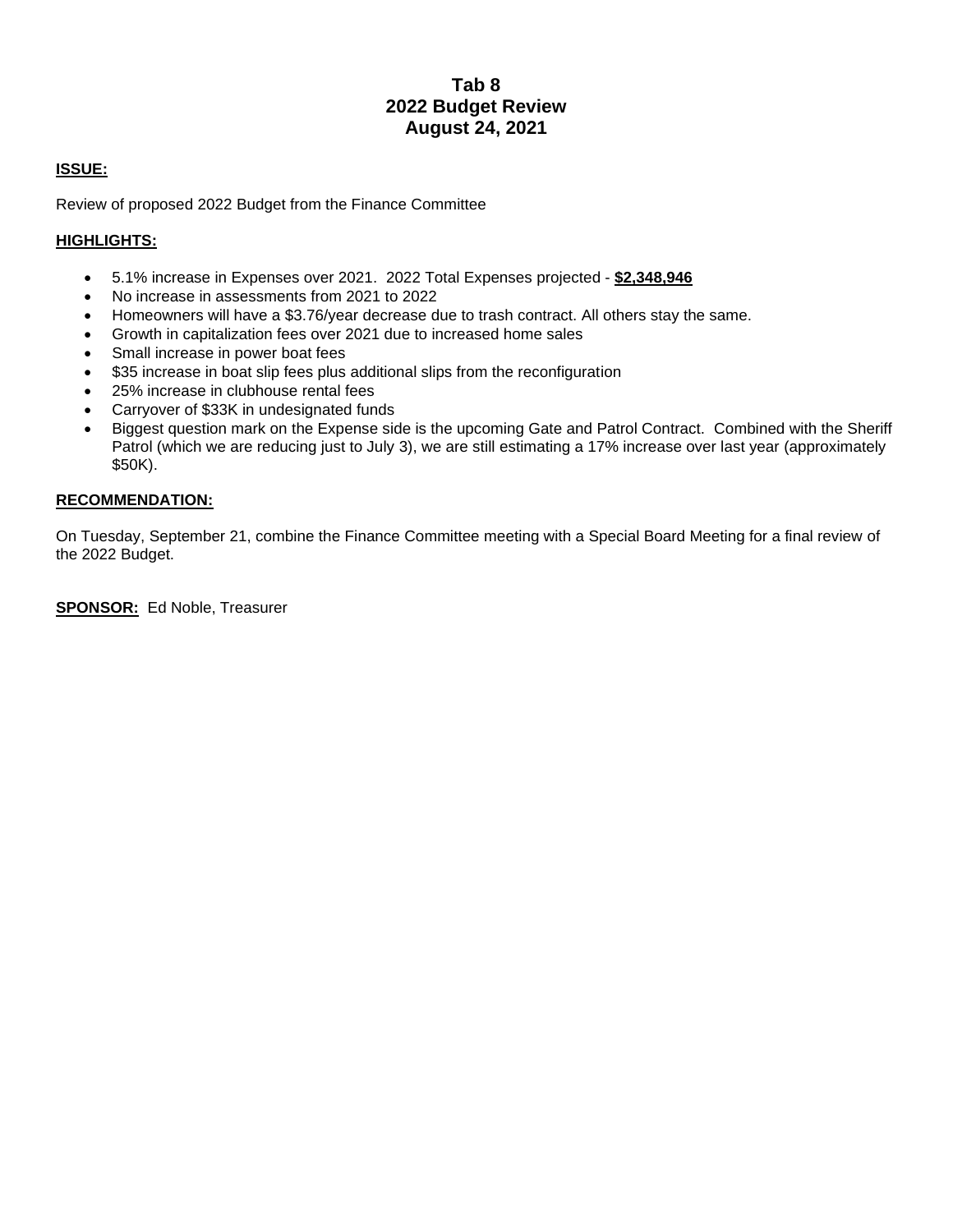| no. |  |  |
|-----|--|--|
|-----|--|--|

|                                                                            |                              | 0.0%                                    | $0.0\%$                                                                                              |
|----------------------------------------------------------------------------|------------------------------|-----------------------------------------|------------------------------------------------------------------------------------------------------|
| LHCC 2022 Budget Proposal --- General Fund                                 |                              | $\Delta$ Exp for no assessment increase | $\mathfrak s$<br>$\mathsf{o}\,$                                                                      |
|                                                                            | 2021                         | 2022                                    |                                                                                                      |
| <b>HYBRID ACCRUAL BASIS EXPENSES</b>                                       | <b>Budget</b>                | <b>BUDGET</b>                           | <b>Description</b>                                                                                   |
|                                                                            |                              |                                         |                                                                                                      |
| Income (Cash Basis)<br>4000 · Assessment Revenue (Cash Basis)              |                              |                                         |                                                                                                      |
|                                                                            |                              |                                         |                                                                                                      |
| 4022 · Assessments-Lots with Utilities                                     | 257,030.53                   | 253,895.98                              |                                                                                                      |
|                                                                            |                              |                                         |                                                                                                      |
| 6917 · Projected Delinqncs Utility Lots<br>4021 - Assessments-Lots w/homes | (43, 695.19)<br>1,613,795.10 | (50,779.20)<br>1,635,842.83             |                                                                                                      |
| 6916 - Projected deling lots w/homes                                       | (129, 103.61)                | (114, 509.00)                           |                                                                                                      |
| 4019 · Assmnts-Lots w/o Utilities AvIb                                     | 227,448.51                   | 224,509.87                              |                                                                                                      |
| 6919 · Projected Delingncs lots w/o util                                   | (34, 117.28)                 | (33,676.48)                             |                                                                                                      |
| Total 4000 · Assessment Revenue                                            | 1,891,358.06                 | 1,915,284.00                            |                                                                                                      |
|                                                                            |                              |                                         |                                                                                                      |
| 4300 Other Income                                                          |                              |                                         |                                                                                                      |
| 4095 · Bad Debt Recovery                                                   | 10,000.00                    |                                         | 10,000.00 Collections on past due assessments                                                        |
| 4305 · Capitalization Fee                                                  | 120,000.00                   | 182,000.00                              |                                                                                                      |
| 4310 · Interest Income                                                     |                              |                                         | Interest income from accounts other than Replacement Reserve                                         |
| 4315 · Activities Income<br>4320 · Late Fees                               | 9,600.00                     |                                         | 14,000.00 Late payment fees                                                                          |
| 4325 · Legal Fee Recovery                                                  |                              |                                         | Recovered legal expenses                                                                             |
| 4330 · Newsletter and other Advertising                                    | 1,500.00                     | 1,500.00                                |                                                                                                      |
| 4335 · Disclosure Packages                                                 | 9,000.00                     | 11,000.00                               |                                                                                                      |
| 4340 · Sale of LHCC Owned Lots                                             |                              |                                         |                                                                                                      |
| 4345 · Boat Fees- Under 10 HP                                              | 1,250.00                     |                                         | 1,500.00 Per LC, raise from \$50 to \$60                                                             |
| 4346 · Non-motorized vessels                                               | 2,015.00                     | 3,500.00                                |                                                                                                      |
| 4350 · Boat Fees - 10 HP & Over                                            | 40,200.00                    |                                         | 52,800.00 Per LC, raise from \$150 to \$165                                                          |
| 4355 · Boat Slip Rental                                                    | 50,285.00                    |                                         | 62,400.00 Raise from \$565 to \$600. New slips added from reconfiguration                            |
| 4360 · Canoe Slip Rental                                                   | 1,725.00                     | 1,700.00                                | 2,500.00 Averaging \$2.1K 2018-2020                                                                  |
| 4365 · Miscellaneous Income<br>4368 · Other Member Fees                    | 1,000.00<br>3,000.00         | 12,000.00                               |                                                                                                      |
| 4385 · Fitness Center Fees                                                 |                              |                                         |                                                                                                      |
| 4390 · Clubhouse Rental Fees                                               | 5,000.00                     |                                         | 20,000.00 Should go back to normal post-Covid +25% increase from \$50 to \$65/hr; \$200 to \$250 1/2 |
|                                                                            |                              |                                         | day; \$400 to \$500 full day                                                                         |
| 4395 · Boat/Trailer Storage                                                | 16,700.00                    |                                         | 20,450.00 \$19K in 2020                                                                              |
| 4396 · Auto Tags                                                           | 4,500.00                     | 6,000.00                                | Averaging \$6.3K 2018-2020. Estimating \$6.6K in 2021                                                |
| 43xx - Prior Year Retained Earnings                                        | 66,706.00                    | 32,312.00                               |                                                                                                      |
| Total 4300 · Other Income                                                  | 342,481.00                   | 433,662.00                              |                                                                                                      |
|                                                                            |                              |                                         |                                                                                                      |
| <b>Total Income (Cash Basis)</b>                                           | 2,233,839.06                 | 2,348,946.00                            |                                                                                                      |
|                                                                            |                              |                                         |                                                                                                      |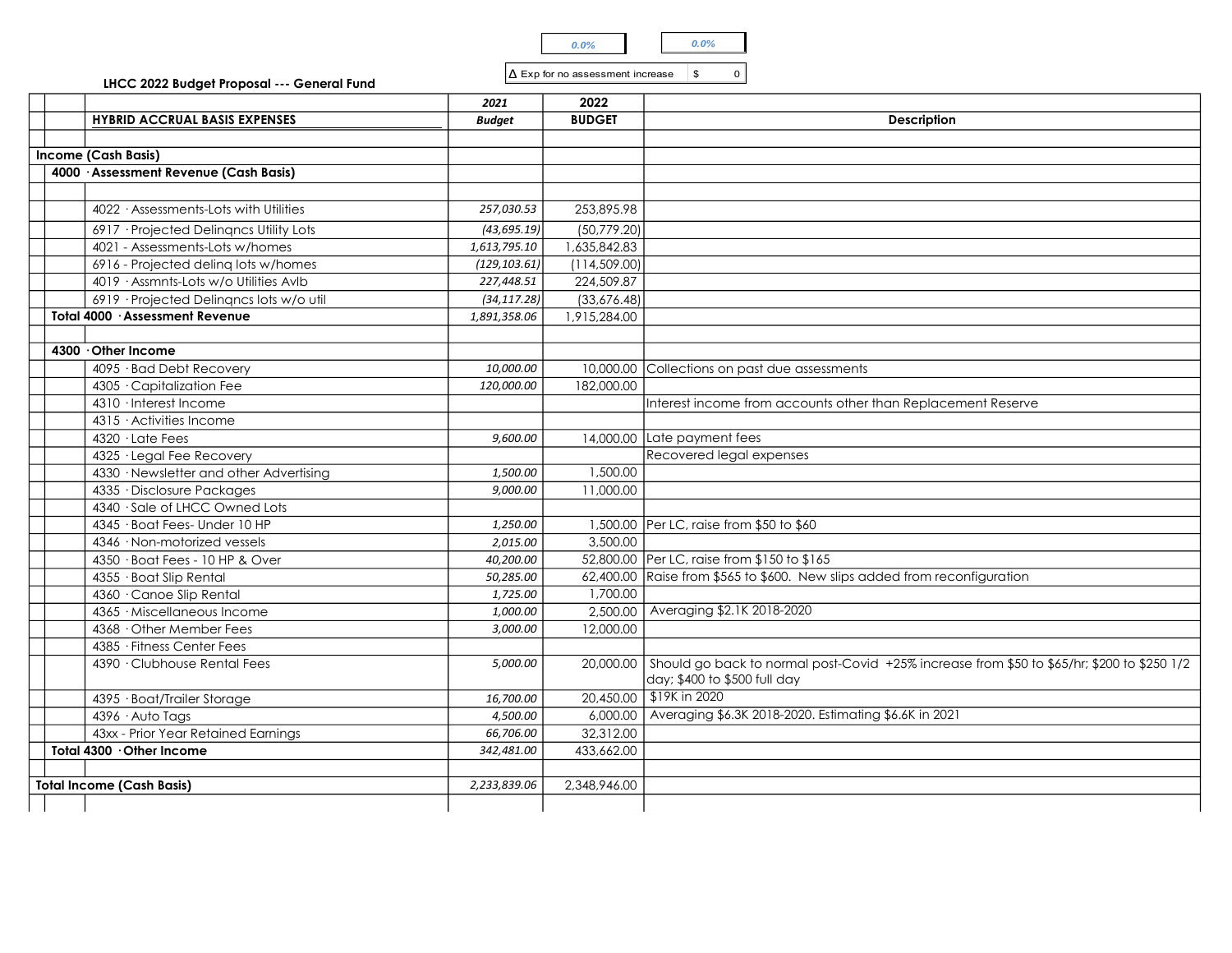

|  |  | 14 LAD 101 110 83363 |
|--|--|----------------------|
|  |  |                      |

|                |                                                                     |                          | 0.0%                                     | $0.0\%$                                                                                                      |  |
|----------------|---------------------------------------------------------------------|--------------------------|------------------------------------------|--------------------------------------------------------------------------------------------------------------|--|
|                |                                                                     |                          |                                          |                                                                                                              |  |
|                | LHCC 2022 Budget Proposal --- General Fund                          |                          | $ \Delta$ Exp for no assessment increase | \$<br>$\mathsf{O}$                                                                                           |  |
|                |                                                                     | 2021                     | 2022                                     |                                                                                                              |  |
|                | <b>HYBRID ACCRUAL BASIS EXPENSES</b>                                | Budget                   | <b>BUDGET</b>                            | <b>Description</b>                                                                                           |  |
|                |                                                                     |                          |                                          |                                                                                                              |  |
| <b>Expense</b> | 5000 Administrative Expenses                                        |                          |                                          |                                                                                                              |  |
| 5010           | $5010 \cdot$ Office Supplies                                        | 4,500.00                 | 6,000.00                                 | Trending upward last 2 years                                                                                 |  |
| 5015           | $5015 \cdot$ Office Equipment                                       | 4,000.00                 | 6,500.00                                 | 2 computers to be replaced. Not enough \$\$ for RR                                                           |  |
| 5020           | 5020 · Postage                                                      | 6,000.00                 | 26,000.00                                | Increase certified mailings (Compliance). Postage prices increasing.                                         |  |
| 5025           | 5025 · Printing / Copying                                           | 12,000.00                | 12,000.00                                |                                                                                                              |  |
| 5030<br>5035   | $\overline{5030}$ · Bank Charges<br>5035 · Miscellaneous            | 500.00<br>3,000.00       | 500.00<br>3,000.00                       |                                                                                                              |  |
| 5040           | $5040 \cdot$ Advertising                                            |                          | 200.00                                   | Newspaper help wanted ads                                                                                    |  |
| 5045           | 5045 · Legal Fees - General Counsel                                 | 15,000.00                | 15,000.00                                | Contract review, POA interpretation, lawsuits                                                                |  |
| 5005           | 5005 · Legal Fees - Collections                                     | 3,000.00                 | 3,000.00                                 | All expenses related to in-house collection efforts (less LH labor cost).                                    |  |
| 5055           | 5055 · Insurance                                                    | 105,000.00               |                                          | 115,000.00 Due to new "covid" rates and policies.                                                            |  |
| 5060           | 5060 · Board & Meeting Expenses                                     | 500.00                   | 500.00                                   |                                                                                                              |  |
| 5095           | 5095 · Allowance for Insurance Deductible                           | 2,500.00                 |                                          | 2,500.00 covers deductible for 1 claim                                                                       |  |
|                | Total 5000 · Administrative Expenses                                | 156,000.00               | 190,200.00                               |                                                                                                              |  |
|                |                                                                     |                          |                                          |                                                                                                              |  |
|                | 5100 · Personnel                                                    |                          |                                          |                                                                                                              |  |
| 5105<br>5110   | 5105 · Administrative Salaries<br>$5110 \cdot$ Maintenance Salaries | 262,000.00<br>223,000.00 |                                          | 294,000.00 Salary increases and overtime adjustments<br>232,000.00 Salary increases and overtime adjustments |  |
| 5125           | $5125 \cdot$ Bonuses                                                | 12,000.00                | 12,000.00                                |                                                                                                              |  |
| 5135           | 5135 · Federal Unemployment                                         | 504.00                   | 600.00                                   |                                                                                                              |  |
| 5140           | 5140 · State Unemployment                                           | 105.60                   | 150.00                                   |                                                                                                              |  |
| 5145           | $5145 \cdot FICA$<br>5150 · Medical / Health Benefits               | 38,020.00<br>56,000.00   | 36,800.00                                | 60,000.00   Insurance cost increases                                                                         |  |
| 5150<br>5155   | 5155 · Training / Misc. Expenses                                    | 2,500.00                 | 2,000.00                                 |                                                                                                              |  |
| 5160           | $5160$ · Pension (401k)                                             | 12,000.00                | 15,000.00                                |                                                                                                              |  |
|                | Total 5100 · Personnel                                              | 606,129.60               | 652,550.00                               |                                                                                                              |  |
|                |                                                                     |                          |                                          |                                                                                                              |  |
| 5210           | 5200 · Taxes & Licenses<br>5210 · Permits / Licenses                | 6,000                    |                                          | 6,000.00   Includes Qbooks annual license renewal (\$4K)                                                     |  |
| 5220           | 5220 · Real Estate Taxes                                            | 4,753                    |                                          | 2 non-util, 1 util, Golf Course, converted to Common Area                                                    |  |
|                | 5230 - Sanitary District Taxes                                      | 2,826                    | $\sim$                                   | 2 non-util, 1 util, Golf Course, converted to Common Area                                                    |  |
| 5240           | 5240 · Personal Property Taxes                                      | 6,500                    | 5,000.00                                 |                                                                                                              |  |
| 5201           | 5201 · Income Taxes                                                 |                          |                                          | rental fees etc are taxable but tax due based on overall tax picture                                         |  |
| 5250           | 5250 · POAA Recovery Fund<br>Total 5200 · Taxes & Licenses          | 1,150<br>21,229.46       | 12,150.00                                | 1,150.00 based on assessment revenue end of each year                                                        |  |
|                |                                                                     |                          |                                          |                                                                                                              |  |
|                | 5800 Committee Expenses                                             |                          |                                          |                                                                                                              |  |
| 5810           | $5810 \cdot$ Activities                                             | 8,000.00                 |                                          | 18,000.00   Increase to include one-time 50th Anny of Lake                                                   |  |
| 5820           | Welcoming                                                           |                          |                                          | 2,000.00 Return of Welcoming Committee (Activities)                                                          |  |
|                | Total 5800 Committee Expenses                                       | 8,000.00                 | 20,000.00                                |                                                                                                              |  |
|                | 5900 · Utilities                                                    |                          |                                          |                                                                                                              |  |
|                |                                                                     |                          |                                          |                                                                                                              |  |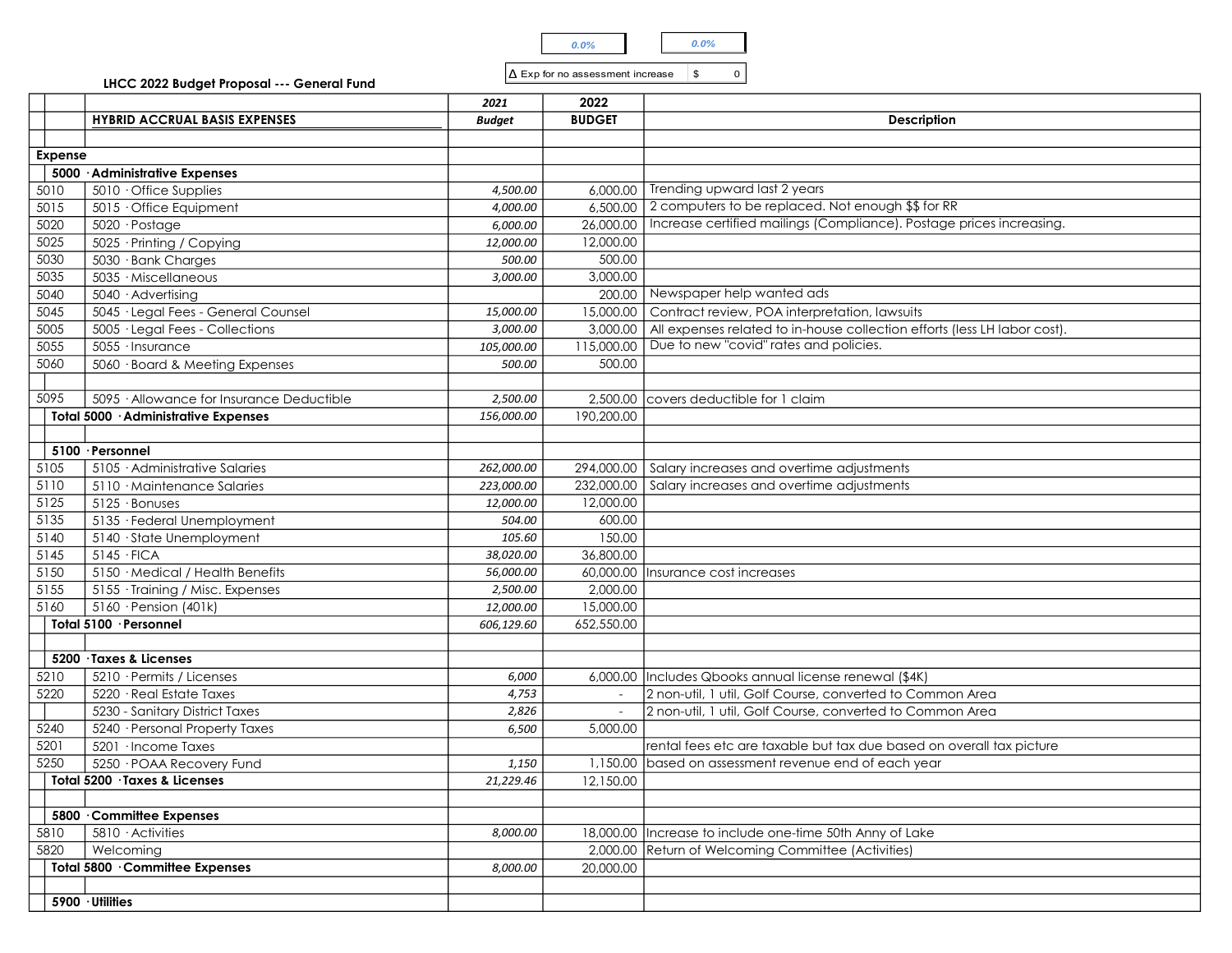| U.U% |  |
|------|--|
|------|--|

| LHCC 2022 Budget Proposal --- General Fund |  |  |  |  |  |
|--------------------------------------------|--|--|--|--|--|
|--------------------------------------------|--|--|--|--|--|

|                 |                                                                           |                        | $0.0\%$                                 | $0.0\%$                                                                 |
|-----------------|---------------------------------------------------------------------------|------------------------|-----------------------------------------|-------------------------------------------------------------------------|
|                 |                                                                           |                        | $\Delta$ Exp for no assessment increase | $\mathfrak{S}$<br>$\mathsf{o}$                                          |
|                 | LHCC 2022 Budget Proposal --- General Fund                                |                        |                                         |                                                                         |
|                 | <b>HYBRID ACCRUAL BASIS EXPENSES</b>                                      | 2021<br>Budget         | 2022<br><b>BUDGET</b>                   | <b>Description</b>                                                      |
|                 |                                                                           |                        |                                         |                                                                         |
| 5910            | 5910 · Telephone                                                          | 11,700                 |                                         | 12,500.00 Based on current actuals                                      |
| 5920            | 5920 · Water / Sewer                                                      | 13,000                 |                                         | 15,000.00 Based on current actuals                                      |
| 5930            | 5930 · Electricity                                                        | 40,000                 |                                         | 40,000.00 Based on current actuals                                      |
| 5940            | $5940 \cdot$ Heating                                                      | 3,000                  |                                         | 3,000.00 Maintenance facility. Varies on cold weather use.              |
| 5950            | 5950 · Internet Service                                                   | 7,000                  |                                         | 11,000.00 Based on current actuals                                      |
|                 | Total 5900 · Utilities                                                    | 74,700.00              | 81,500.00                               |                                                                         |
|                 | 6000 Annual Contracts                                                     |                        |                                         |                                                                         |
| 6010            | 6010 · Elevator Annual Inspection                                         | 1,075.00               | 1,075.00                                |                                                                         |
| 6015            | 6015 · Elevator Maintenance Contract                                      | 1,500.00               | 1,500.00                                |                                                                         |
| $\frac{\#}{\#}$ | 6018 - Dam Certification                                                  |                        |                                         |                                                                         |
|                 | 6019 - Landscaping Contract                                               |                        |                                         |                                                                         |
| 6020<br>6025    | 6020 · Audit / Tax Return Preparation<br>6025 · Financial Management Fees | 14,000.00<br>74,000.00 | 14,000.00<br>74,000.00                  |                                                                         |
| 6030            | 6030 · Trash Removal Contract                                             | 125,000.00             | 125,000.00                              |                                                                         |
| 6035            | 6035 · Exterminating Contract                                             | 1,800.00               | 1,800.00                                |                                                                         |
| 6040            | 6040 · Gate Contract                                                      | 217,000.00             |                                         | 269,000.00 New contract for 2022                                        |
| 6045            | 6045 · Patrol Services                                                    | 41,500.00              |                                         | 52,000.00 New contract for 2022                                         |
|                 | Foot Patrol<br>6055 - Website hosting                                     | 500.00                 |                                         | 11,000.00 New contract for 2022<br>750.00 Slight price increase vs 2021 |
|                 | xxxx - Lake Culture & Testing                                             | 50,000.00              |                                         | 50,000.00 New contract for 2022                                         |
| 6050            | 6050 · Lake Patrol                                                        | 9,000.00               |                                         | 11,000.00 New contract for 2022                                         |
|                 | NALMS Membership                                                          | 750.00                 |                                         | Eliminate in lieu of artificial habitat request                         |
|                 | <b>Sheriff Patrol</b>                                                     | 26,000.00              |                                         | 1,000.00 Safety Adv Cmte request -- July 3                              |
|                 | Total 6000 · Annual Contracts                                             | 562,125.00             | 612,125.00                              |                                                                         |
|                 | 6100 · As Needed Contracts & Services                                     |                        |                                         |                                                                         |
| 6120            | 6120 · Election Official                                                  | 1,800.00               | 1,800.00                                |                                                                         |
| 6125            | 6125 - Janitorial Services                                                | 15,000.00              | 18,000.00                               |                                                                         |
| 6130            | 6130 - Computer Services                                                  | 14,000.00              | 14,000.00                               |                                                                         |
| 6145<br>6150    | 6145 · Dam Maintenance<br>6150 · Boat Repairs                             | 5,000.00<br>750.00     | 5,000.00                                | 1,500.00 Now 2 boats                                                    |
| 6165            | 6165 · Building Repairs                                                   | 10,000.00              | 10,000.00                               |                                                                         |
|                 | 6178 · Road Repairs & Improvements                                        | 30,000.00              | 30,000.00                               |                                                                         |
|                 | 6180 · Fourth of July Fireworks                                           | 7,500.00               | 7,500.00                                |                                                                         |
|                 | 6183 Capsure                                                              | 18,000.00              | 18,000.00                               |                                                                         |
|                 | electronic equipment repairs<br>tree removal                              | 7,000.00<br>10,000.00  | 20,000.00                               | 7,000.00   includes camera repairs, gate repairs, fob repairs etc       |
|                 | Office 365                                                                | 11,500.00              | 11,500.00                               |                                                                         |
|                 | Digitize Records                                                          |                        | 6,000.00                                |                                                                         |
|                 | Replacement Reserve Study Update                                          |                        |                                         | 7,200.00   Increase to 7200                                             |
|                 | Total 6100 · As Needed Contracts & Services                               | 143,550.00             | 157,500.00                              |                                                                         |
|                 | 6200 · Material & Supplies                                                |                        |                                         |                                                                         |
|                 |                                                                           |                        |                                         |                                                                         |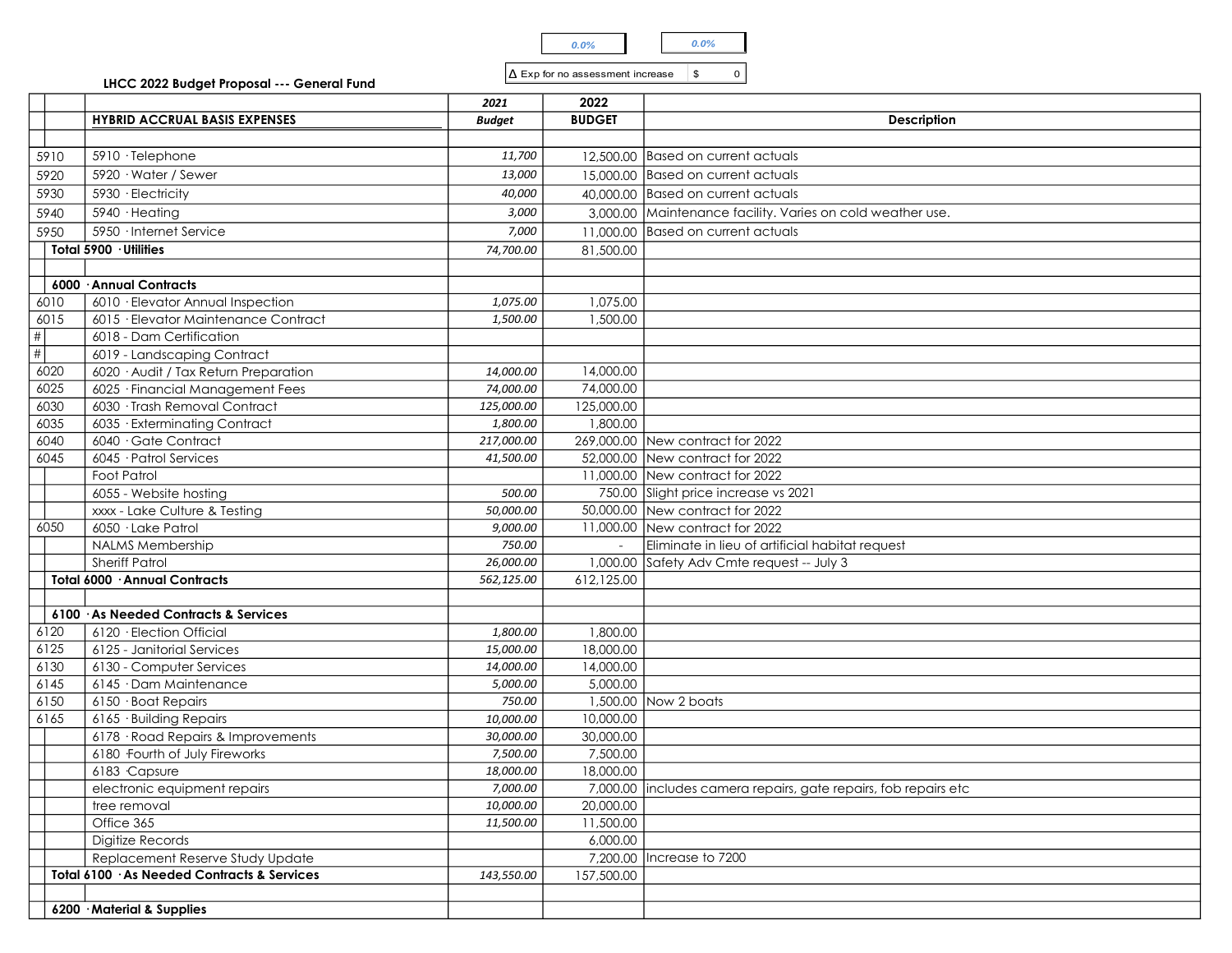

|      |                                                                                       |                        | 0.0%                                    | 0.0%                                                                                                                       |
|------|---------------------------------------------------------------------------------------|------------------------|-----------------------------------------|----------------------------------------------------------------------------------------------------------------------------|
|      |                                                                                       |                        | $\Delta$ Exp for no assessment increase | \$<br>$\Omega$                                                                                                             |
|      | LHCC 2022 Budget Proposal --- General Fund                                            |                        |                                         |                                                                                                                            |
|      |                                                                                       | 2021                   | 2022                                    |                                                                                                                            |
|      | <b>HYBRID ACCRUAL BASIS EXPENSES</b>                                                  | <b>Budget</b>          | <b>BUDGET</b>                           | <b>Description</b>                                                                                                         |
|      |                                                                                       |                        |                                         | Expenses related to materials for snow and ice removal such as gravel, magnesium                                           |
| 6210 | 6210 · Snow Removal                                                                   | 20,000                 |                                         | 20,000.00 chloride and ice melt.                                                                                           |
|      |                                                                                       |                        |                                         | Expenses related to materials for building repairs-Admin office, Clubhouse, Guard house,                                   |
|      | 6212 · Building Supplies & Repairs                                                    | <i>4,000</i>           |                                         | 4,000.00 Maint Facility, and Mail Stations.                                                                                |
|      |                                                                                       |                        |                                         | historically over budget and added to multiple GL's-does not include improvements to                                       |
|      | 6213 · Landscape Supplies                                                             | 20,000                 | 20,000.00 Beach 3                       |                                                                                                                            |
| 6215 | 6215 · Miscellaneous Supplies                                                         | 4,000                  | 4,000.00                                |                                                                                                                            |
|      | 6218 · Road Repair & Improv Supplies                                                  | 15,000                 |                                         | 15,000.00 Materials for road repair and improvement-gravel, patch fill, etc.                                               |
| 6220 | 6220 · Equipment Rental                                                               | 15,000                 | 7,000.00                                | 15,000.00   Expenses related to lease of cherry picker, grader, lift, etc.                                                 |
| 6225 | 6225 · Tools & Equipment<br>6227 · Equipment Maintenance & Repairs                    | 2,500<br>15,000        |                                         | Includes recommended purchase of grader blade @ \$4500<br>15,000.00   Parts for internal equipment repair and maintenance. |
| 6230 | 6230 · Janitorial Supplies                                                            | 3,500                  | 3,500.00                                |                                                                                                                            |
| 6235 | 6235 · Boat & Vehicle Decals-Rgstrtn                                                  | 1,500                  |                                         | 2,000.00 Increased volume of use                                                                                           |
|      |                                                                                       |                        |                                         | Expenses related to plant material replacement, grass seed, mulch not for landscaping                                      |
| 6245 | 6245 · Ground & Road Supplies                                                         | 4,000                  |                                         | 4,000.00 and shoulder stone for roadways.                                                                                  |
| 6250 | $6250 \cdot$ Signs                                                                    | 2,500                  |                                         | 3,000.00 does not include any additional signage                                                                           |
|      |                                                                                       |                        |                                         | vehicle fuel costs for Haines patrol vehicle, patrol boat, maintenance vehicles, and other                                 |
| 6255 | 6255 · Vehicle & Equipment Fuel<br>6257 · Vehicle Maintenance & Repairs               | <i>16,000</i><br>8,000 |                                         | 18,000.00 Assn owned vehicles & equipment.<br>8,000.00 Parts for in-house repairs and maintenance of Assn owned vehicles.  |
| 6265 | 6265 · Lake & Marina                                                                  | 7,000                  |                                         | 7,000.00 includes incremental buoy replacement & dock repair materials                                                     |
| 6270 | 6270 · Uniforms                                                                       | 3,000                  |                                         | 1,500.00 Uniform contract ended January 2021                                                                               |
| 6275 | 6275 · Portable Toilets                                                               | 3,750.00               |                                         | 4,650.00 +1 for CC Park                                                                                                    |
|      | <b>B&amp;G Picnic Tables</b>                                                          |                        |                                         | 4,800.00 8 foot ADA picnic tables (2 tables)                                                                               |
|      | B&G Country Club/Dog Park Landscaping                                                 |                        |                                         | 10,000.00 Screening evergreens and shrubs                                                                                  |
|      | <b>B&amp;G</b> Sanitary Dog Stations                                                  |                        |                                         | 1,000.00 Along walking trails at CC Park                                                                                   |
|      | Lake Artificial Habitat                                                               |                        |                                         | 375.00 Sinking brush piles, Christmas trees                                                                                |
|      | Lake Gill Nets                                                                        |                        |                                         | 1,000.00 Reduce grass carp in the lake                                                                                     |
|      |                                                                                       |                        |                                         |                                                                                                                            |
|      | Safety Traffic Logic Cloud Storage (Speed Camera)<br>Total 6200 · Material & Supplies | 156,550.00             | 1,000.00<br>169,825.00                  |                                                                                                                            |
|      |                                                                                       |                        |                                         |                                                                                                                            |
|      | 7050 - Long Term Capital Assets (Capital Improvement Fund)                            |                        |                                         |                                                                                                                            |
|      | Tot Lot Swings - CC Park                                                              |                        | 4,000.00 2 yrs                          |                                                                                                                            |
|      | Benches - CC Park                                                                     |                        | 2,500.00 2 yrs                          |                                                                                                                            |
|      | Outdoor Fitness Equipment CC Park                                                     |                        | 6,000.00 2 yrs                          |                                                                                                                            |
|      | CC Park Playground                                                                    |                        | 8,750.00 4 yrs                          |                                                                                                                            |
|      | CC Park Pavilion                                                                      |                        | 7,500.00 4 yrs                          |                                                                                                                            |
|      | Beach II Enhancements & Erosion<br><b>Beach II Campsites &amp; Parking</b>            |                        | 10,000.00                               |                                                                                                                            |
|      | <b>Beach II Pavilion</b>                                                              |                        | 5,000.00                                |                                                                                                                            |
|      | <b>Beach II Bath rooms</b>                                                            |                        | 10,000.00                               |                                                                                                                            |
|      | Beach III Repair & Sand                                                               |                        | 10,000.00                               |                                                                                                                            |
|      | Additional Marina Slips (8 new slips)<br><b>Walking Trails</b>                        |                        | 10,000.00                               |                                                                                                                            |
|      |                                                                                       |                        | 27,000.00                               |                                                                                                                            |